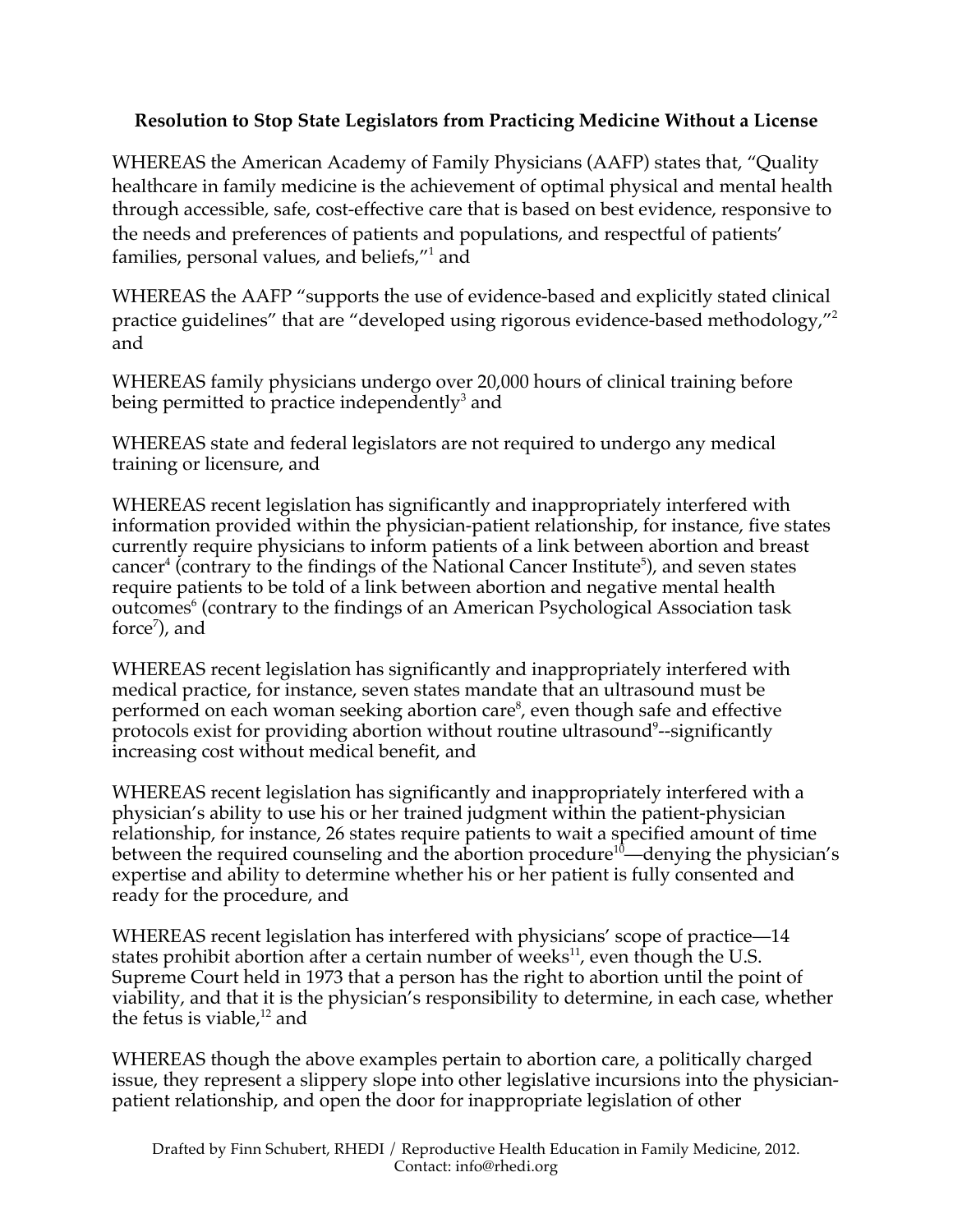controversial aspects of the physician-patient relationship, such as Florida's law, now blocked by a federal judge, that would have prohibited doctors from asking patients about guns in the home<sup>13</sup>, and

WHEREAS the AAFP "opposes legislation that infringes on the matter or breadth of information exchanged within the patient physician relationship because of the potential harm it can cause to the health of the individual, family and community," and states that, "Physicians should be free to have open and honest communication with patients about all aspects of health and safety,"14 and

WHEREAS the American Medical Association (AMA) "vigorously and actively defends the physician-patient-family relationship and actively opposes state and/or federal efforts to interfere in the content of communication in clinical care delivery between clinicians and patients," and "strongly condemns any interference by government or other third parties that compromise a physician's ability to use his or her medical judgment as to the information or treatment that is in the best interest of their patients"15 and

RESOLVED, that the NCSC strongly condemns any interference by government or other third parties that compromise a physician's ability to use his or her medical judgment as to the information or treatment that is in the best interest of their patients, and be it further

RESOLVED, that the NCSC supports litigation that may be necessary to block the implementation of newly enacted state and/or federal laws that restrict the privacy of physician-patient-family relationships and/or that violate the First Amendment rights of physicians in their practice of the art and science of medicine, and be it further

RESOLVED, that the NCSC will instruct its delegates to present this resolution to the AAFP Congress of Delegates.

<sup>2</sup> AAFP Statement of Policy on Clinical Practice Guidelines. 1994, updated 2008 http://www.aafp.org/online/en/home/policy/policies/c/clinicalpractguidelines.html 3 <sup>3</sup> American Academy of Family Physicians. "Family Physician and Nurse Practitioner Training." http://www.aafp.org/online/etc/medialib/aafp\_org/documents/press/nurse-practicioners/nptraining.Par.0001.File.tmp/NP\_Info\_FP-NPTraining-Compare-4pgs.pdf <sup>4</sup>

 $\overline{4}$  Guttmacher Institute. "State Policies in Brief: An overview of abortion laws." 5/1/2012.

<u> 1989 - Jan Samuel Barbara, político establecido de la provincia de la provincia de la provincia de la provinci</u>

http://www.cancer.gov/cancertopics/factsheet/Risk/abortion-miscarriage<br><sup>6</sup> Guttmacher Institute. "State Policies in Brief: An overview of abortion laws." 5/1/2012. http://www.guttmacher.org/statecenter/spibs/spib\_OAL.pdf

7 American Psychological Association Task Force on Mental Health and Abortion. "Report of the APA

Task Force on Mental Health and Abortion." 8/13/2008. http://reproductiverights.org/sites/crr.civicactions.net/files/documents/American%20Psychological%

<sup>&</sup>lt;sup>1</sup> American Academy of Family Physicians. (2000) (2011 COD) "Quality Healthcare in Family Medicine." http://www.aafp.org/online/en/home/policy/policies/f/qualcare.html

http://www.guttmacher.org/statecenter/spibs/spib\_OAL.pdf<br><sup>5</sup> National Cancer Institute.″ Fact Sheet: Abortion, Miscarriage, and Breast Cancer Risk.″

<sup>2&</sup>lt;u>0Association--Mental%20Health.pdf</u><br><sup>8</sup> Guttmacher Institute. "State Policies in Brief: Requirements for ultrasound." 5/1/2012. http://www.guttmacher.org/statecenter/spibs/spib\_RFU.pdf